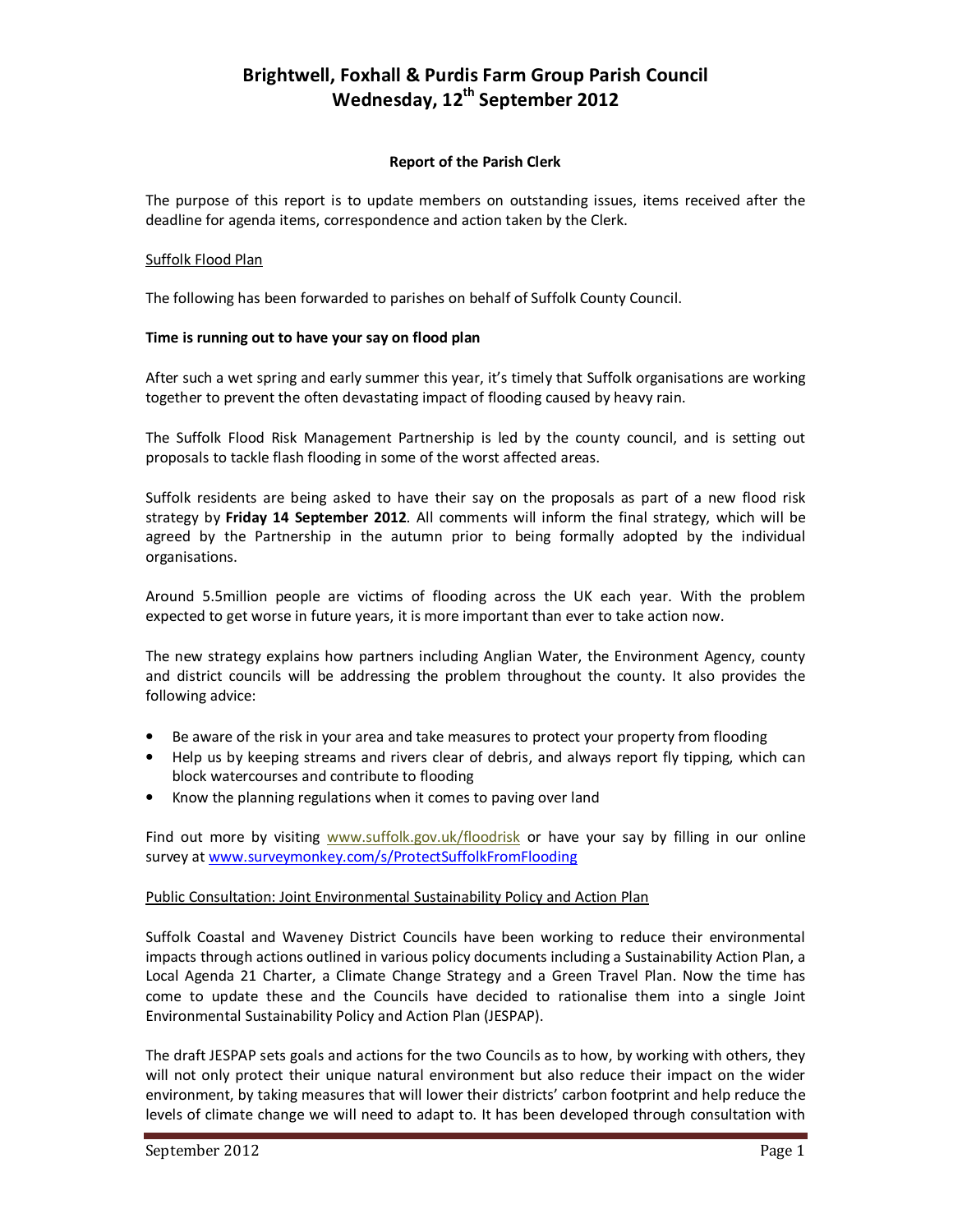officers, cabinet members with responsibility for this portfolio, SCDC Policy Development Task Group and Overview and Scrutiny and Informal Cabinet at both Council's

This consultation is going live today to give a six week consultation period.

A copy of the draft JESPAP and a survey is now live on the website http://www.suffolkcoastal.gov.uk/yourdistrict/greenissues/footprint/jespap/ and http://www.waveney.gov.uk/jespap.

## LAIS Up2Date

Items of particular note on the above notice sent out by Suffolk Association of Local Councils previously circulated.

#### **LAIS: Payments**

An important Government consultation has been launched aimed specifically at local councils *Payments by Parish and Community Councils and Charter Trustees.* The consultation proposes removing the law that restricts local councils to one method of making payments (cheques with two councillor signatories). Local councils will wish to respond to Government on this consultation which will create greater flexibility in the ways local councils can make payments, whilst being able to continue with cheques with two councillor signatories if they so wish.

## **Planning**

Three planning consultations have been launched all with the same deadline for comments:

1. Allowing greater permitted development rights in changing between Use Classes

It is proposed to create permitted development rights to assist change of use from existing buildings used for agricultural purposes to uses supporting rural growth; to increase the thresholds for permitted development rights for change of use between B1 (business/office) and B8 (warehouse) classes and from B2 (industry) to B1 and B8; to introduce a permitted development right to allow the temporary use for two years, where the use is low impact, without the need for planning permission; to provide C1 (hotels, boarding and guest houses) permitted development rights to convert to C3 (dwelling houses) without the need for planning permission and to consider if any updates or amendments are needed to the existing descriptions within the use classes order.

2. Setting out a range of proposals to streamline the information requirements for planning applications

These proposals include changes to secondary legislation on information requirements for outline planning applications (e.g. removing the requirement for layout to be specified at this stage), and a requirement that local authorities update their local lists of information requirements at least every two years. It also sets out proposed changes to the standard application form. By cutting out what is described as 'unnecessary information in the application process' the proposals claim to make the system clearer, and easier to use, without undermining the ability for councils to make wellinformed decisions.

3. Improving the performance of statutory consultees in the planning process

The proposals aim to ensure that there is an effective mechanism for applicants to obtain an award of costs where a statutory consultee has acted unreasonably. Local councils are not 'statutory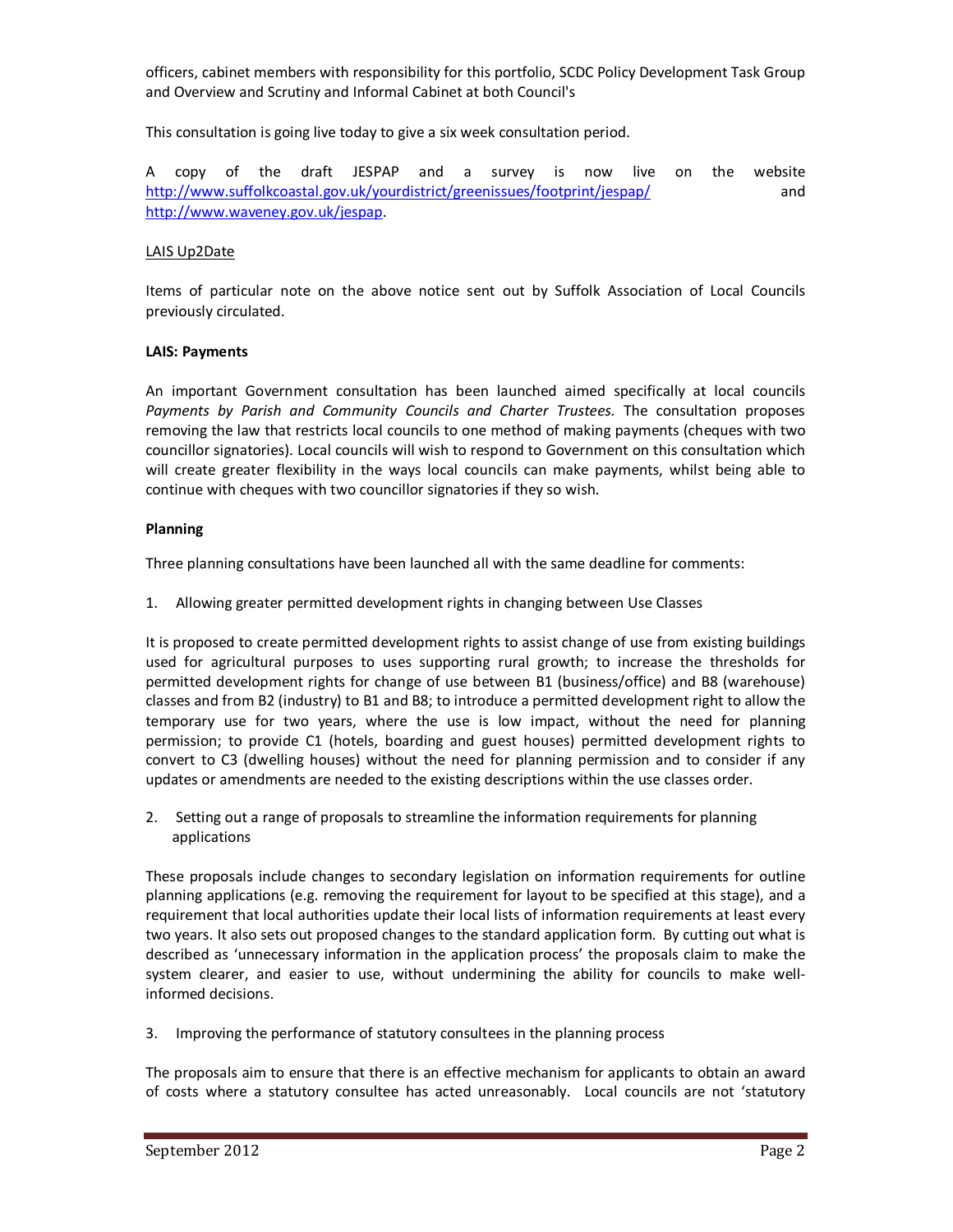consultees' for the purpose of this consultation and the position regarding local councils is therefore as previously.

It is also worth noting other specific measures which are being taken forward now and in the near future to help achieve the Government's planning ambitions, including:

- Following the approach of the National Planning Policy Framework in distilling 1,000
- Pages of policy into around 50, the Government now plans to review around 6,000 pages of supporting planning guidance. Details of the approach to be taken will be announced shortly.
- Speeding up the process for determining planning appeals proposals on shortening and
- Streamlining the process will be published for consultation later this year.
- Uprating local councils' planning fees in line with inflation thereby reducing the burden
- On ordinary council taxpayers, who otherwise end up subsidising developers. Planning fees are set by Government and have not been increased since 2008.
- Ensuring councils whose planning decisions are consistent with an up to date local plan
- Are not ordinarily liable for costs if their decision is appealed.
- Making technical changes to the operation of the Community Infrastructure Levy
- Including ensuring that developers are not charged the levy twice, on the same development, if they amend existing planning consent.
- Extending the funding to April 2013 to the four organisations providing advice and support to communities leading the way on neighbourhood planning (the Royal Town Planning Institute; the Prince's Foundation for Building Community; the Campaign for the Protection of Rural England working with the National Association of Local Councils and Locality (the Building Communities Consortium).

# **Audit**

Last year, the Government consulted on its proposals for a new local public audit framework and published its response in January 2012. The draft Local Audit Bill is now being published for consultation and pre-legislative scrutiny. The draft Bill sets out the proposed new audit framework for local public bodies, the process for the appointment of auditors, and the regulatory framework for local public audit.

Currently a 'lighter touch' regime applies to smaller bodies (with a turnover below £6.5m). This includes most local councils. Clause 5 in the draft Local Audit Bill makes provision for 'smaller authorities' and includes a power for the Secretary of State to make regulations as to how the new framework will apply to these bodies. So, as currently, there will be less onerous requirements than on larger bodies within the new framework. The key features of the new framework for the audit of smaller local public bodies are:

- A threshold, proposed at £25,000, below which smaller local public bodies would not be automatically subject to an external audit, coupled with increased transparency requirements (internal audit would be retained). A mechanism will be retained for auditor-led scrutiny of these bodies if problems are identified.
- A new transparency code for all smaller bodies with an annual turnover below £200,000.
- The code would require publication of:
- All items of expenditure and end of year accounts;
- Minutes, agendas and papers of formal meetings;
- Internal audit report;
- List of councillor/board responsibilities (or their equivalent);
- Annual governance statement; and
- Location of public land and building assets.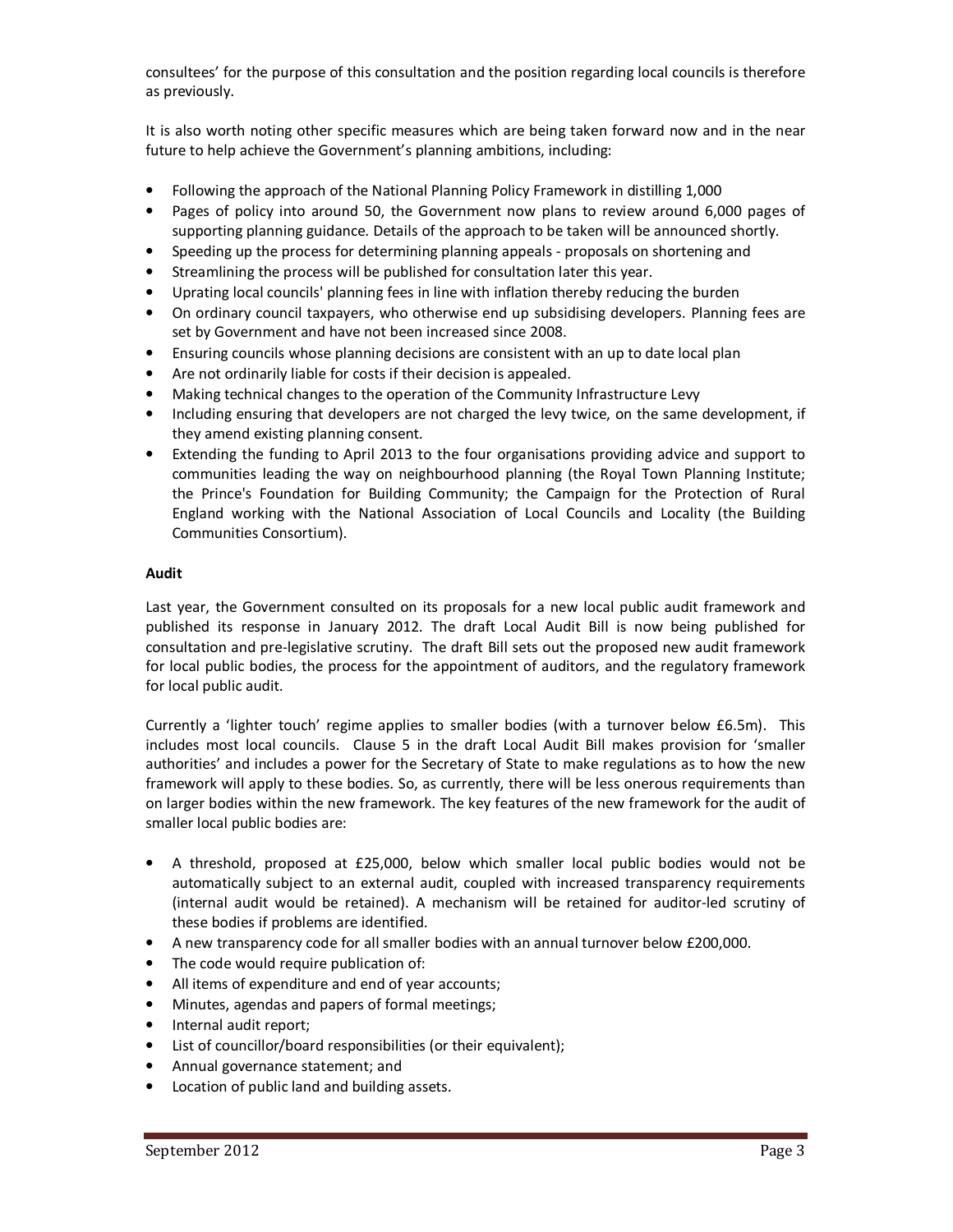- The code would also recommend that these documents are published online, either on the smaller bodies' websites or on those of their billing authorities. Government is proposing that compliance with the code is mandatory for all smaller local public bodies below £200,000 but will undertake a statutory consultation with the bodies affected before the code is made mandatory.
- A proportionate regulatory regime and the limited assurance form of audit maintained and specified in a schedule to the code of audit practice produced by the National Audit Office. Smaller local public bodies will have the option to have their auditors procured and appointed by a sector-owned and sector-managed body. A proposal has been submitted by NALC and SLCC to run a sector led external audit programme. It will be important that any options currently available to local councils for internal audit arrangements are not reduced. If bodies do not wish to use the sector-led body they can procure and appoint audit services individually or jointly, with the use of an independent auditor panel. The Joint Practitioners' Advisory Group which advises on the current regulatory framework will, it is proposed, create the proforma for the 'annual return'.

Specific questions are asked in the consultation:

- Do you agree that the threshold below which smaller local public bodies should not be subject to automatic external audit should be £25,000?
- Are the additional transparency requirements we have proposed for those bodies who will not be subject to external audit robust enough to ensure that they will be accountable to the electorate?
- Are these transparency requirements proportionate to the low levels of public money these bodies are responsible for? What steps will smaller bodies need to take in complying with these new requirements? Are there any cost implications?
- Do you agree that our proposals for the eligibility of auditors of smaller local public bodies will ensure that they have the requisite expertise to undertake limited assurance audits?
- Are our proposals for the regulatory framework for the audit of smaller bodies proportionate?
- Do these proposals provide a proportionate and sufficiently flexible mechanism for procuring and appointing audit services to smaller local public bodies?

# **Highways/Planning**

Local councils will be aware that Government has been exploring various ways in which to streamline planning processes which they see as inhibiting development 'while maintaining the essential benefits that they protect'. A consultation proposes permitting applications for a stoppingup or diversion order for highways to be submitted at the same time as applying for planning permission, whereas under existing legislation the developer can only apply after securing planning permission. The consultation proposes devolving decision-making to the local authority level.

# **Planning**

Government is consulting on changing the listed building consents regime to reduce both the circumstances in which consent is required and the level of information applicants are required to submit. The consultation emphasises the need to protect the interests of developers and planning authorities and the need to ensure heritage assets are conserved in a manner appropriate to their significance but does not refer to community interests. Local councils will be considering the extent to which there might be a reduction in consultation with the community in this process.

Various alternative options are explored and views are sought:

• Submission to the local planning authority of a simple prior notification of the intention to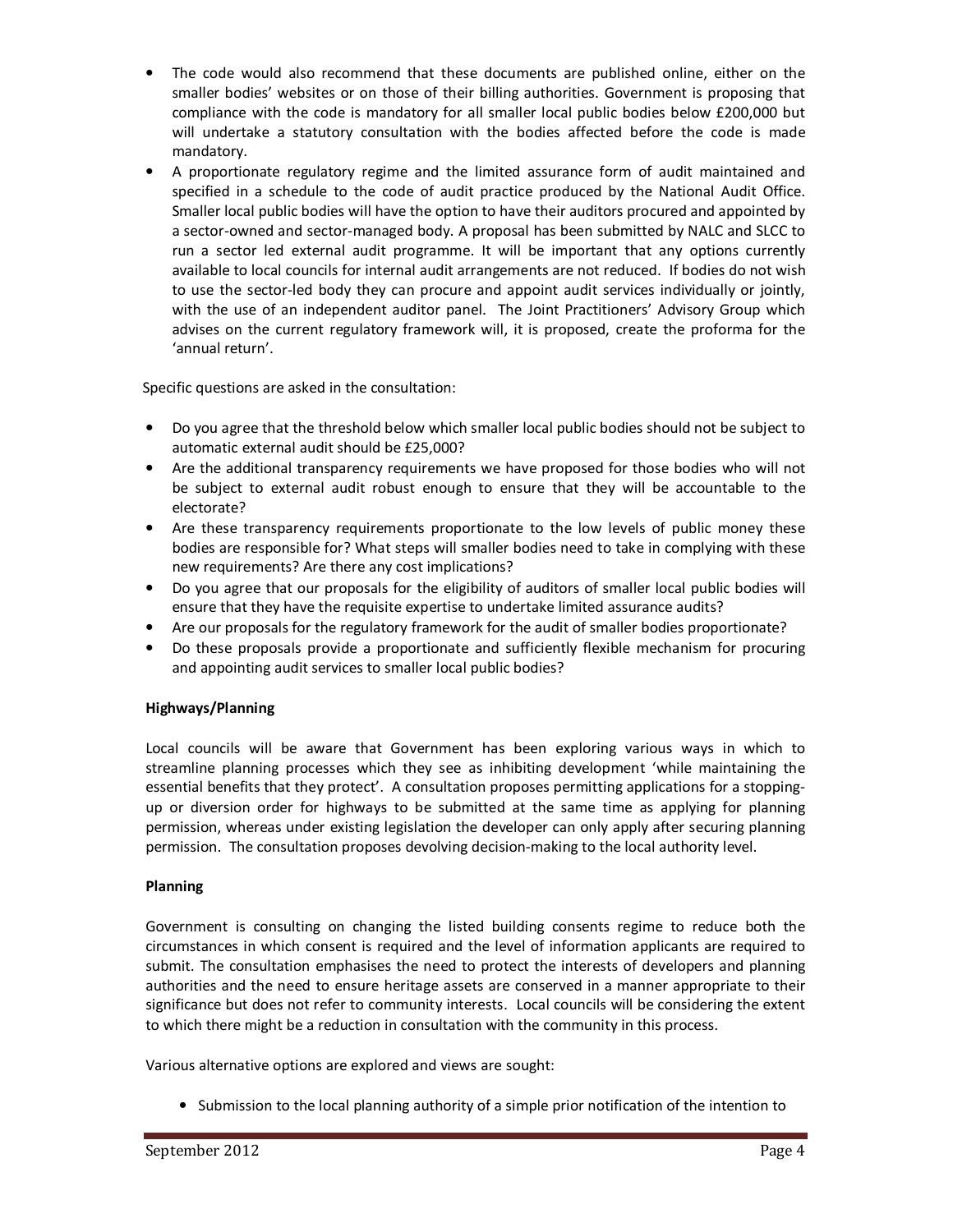- Carry out specified types of works to a listed building would then allow the planning authority either to allow the works to go ahead without further intervention, if they judged them acceptable, or to require the submission of a full consent application.
- A system of local and national class consents has been put forward as an alternative
- Measure to prior notification (above). Class consents, set up by a local planning authority, could be used to by-pass the need for consent for a defined class or classes of works affecting a defined area or group of heritage assets. The Secretary of State could also be empowered to grant a class consent for an area or group of assets that cross local authority boundaries e.g. canal networks.
- A "certificate of lawful works to Listed Buildings". Local planning authorities to grant a Certificate of Lawful Works either for proposed works to a listed building which do not have an impact on special interest or for existing works on the understanding and confirming that no consent is required. It is claimed that this will help avoid the confusion that arises when a planning authority has historically been reluctant to give a view on whether the work would require listed building consent and would remove the need for a full application to be made just in case.
- Accredited Agents replacing local authority officer recommendations on listed building consent, if applicants wish. This opening up of decision-making on listed building consents would allow independent accredited agents to make recommendations to local planning authorities in the exercise of their statutory duty to determine applications. Government is relying on research which indicates that nearly three quarters of all applications for listed building consent in town and city centres are made by an agent on behalf of the owner/tenant of the property. Local councils will be wishing to scrutinise this proposal in relation to the degree to which it provides transparency, accountability and independence of decisionmaking. The proposals would enable owners or developers to commission an independent agent to offer an expert report and recommendation, effectively "certifying" the works as acceptable.

Views on improving the measures available to address building neglect are also invited. Government is concerned with the number of listed buildings which have been on the Heritage at Risk Register for a long time. Local authorities have powers to serve Urgent Works Notices or to pursue Compulsory Purchase Orders but find them problematic to exercise.

# External Audit – Five Years from 2012/2013

The Audit Commission has confirmed the appointment of BDO LLP as external auditor to audit the annual return of Brightwell, Foxhall & Purdis Farm Group Parish Council for five years from 2012/2013. The cost of a basic audit will be £100 per year.

#### Changes to Street Lighting

Following the last meeting I contacted Suffolk County Council concerning the complaint received regarding part-night lighting and have received the following reply.

"We have now implemented part-night lighting across the whole of Suffolk, Foxhall and Purdis have been relatively late in the implementation programme when compared with Ipswich (mid May 2012 as opposed to September 2011), but there has been plenty of publicity over the last couple of years we sent every PC posters and FAQs for use on their notice boards and at meetings earlier this year.

We have not returned street lights to all night operation simply at the request of the public - there has to be a valid reason for doing so, which we consider against the stated criteria. Only following consultation with the local members and the police have we have reversed the original decision at a few locations. Generally these decisions have been made where there is sheltered housing or where the police have surveillance operations in progress; in the latter cases the lights will revert to part